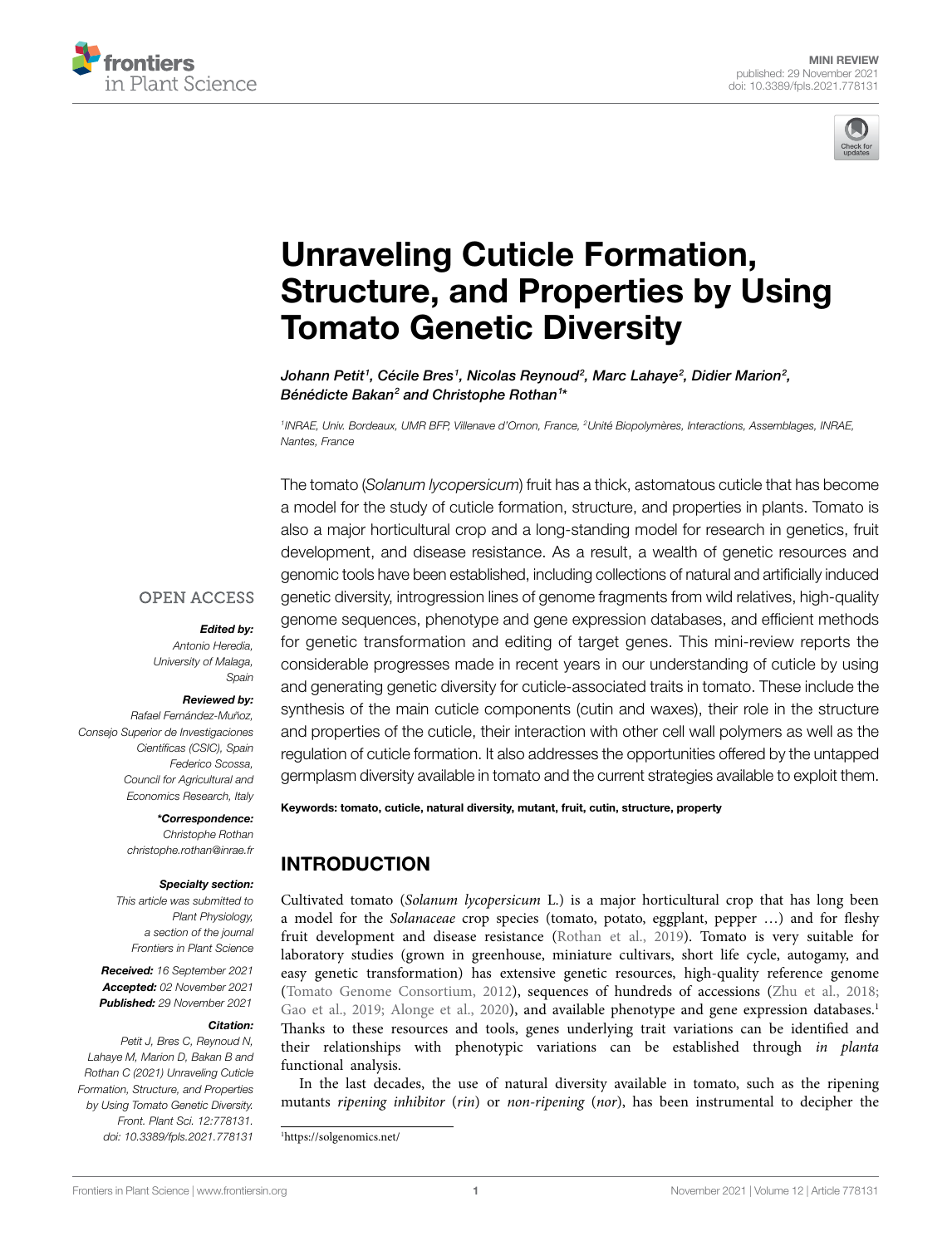regulation of ripening [\(Klee and Giovannoni, 2011\)](#page-7-1). These advances have been aided by the development of tools for functional analysis of target genes including RNA interference (RNAi) and CRISPR/Cas9 gene editing systems. The molecular determinants of fruit skin formation, which is an essential protective barrier against pests, pathogens, and water loss, have begun to be explored more recently ([Vogg et al., 2004](#page-9-2); [Lemaire-](#page-8-1)[Chamley et al., 2005;](#page-8-1) [Hovav et al., 2007](#page-7-2); [Mintz-Oron et al., 2008](#page-8-2)).

Not surprisingly, since the cuticle is a major component of the fruit skin and is associated with a wide diversity of major breeding targets including fruit appearance (color, glossiness, regularity…) and properties (shelf-life, fungal resistance, and cracking; [Bargel and Neinhuis, 2005](#page-6-1); [Petit et al., 2017;](#page-8-3) [Lara](#page-8-4)  [et al., 2019\)](#page-8-4), it has received considerable attention in recent years. In this field of study, tomato holds a prominent position among fleshy fruits because of its thick, astomatous, and easyto-peel cuticle ([Petit et al., 2017\)](#page-8-3). Additionally, the wide diversity in cuticle architecture and composition found in wild tomato relatives ([Yeats et al., 2012a](#page-9-3); [Halinski et al., 2015](#page-7-3); [Fernandez-](#page-7-4)[Moreno et al., 2017](#page-7-4)) can be exploited for the discovery of novel cuticle-associated genes ([Hovav et al., 2007;](#page-7-2) [Zhang et al.,](#page-9-4)  [2021\)](#page-9-4). Tomato has therefore become a model for the study of cuticle formation in plants. In the recent years, molecular determinants of cuticle have been identified and genetically altered lines have been produced, enabling the exploration of cuticle structure, properties, interactions with other cell wall components, and relationships with epidermal patterning. **[Table 1](#page-2-0)** summarizes the major findings on known tomato cuticleassociated genes, the pathway, or biological process in which they are involved and the main alterations produced by their mutation or de-regulation. This mini-review focuses on the strategies, resources, and tools used to reveal their role, providing examples, and considers future goals and developments.

Linking gene to phenotype can be done using approaches known as (i) reverse genetics in which the function of a target gene is mainly determined by analyzing the phenotype of mutant or deregulated lines and (ii) forward genetics, in which tomato genetic diversity is first screened for phenotypesof-interest and the underlying genes and their function are then identified.

# EXPLORING THE FUNCTION OF CUTICLE-ASSOCIATED GENES THROUGH REVERSE GENETICS APPROACHES IN TOMATO

An obvious source of information on wax- and cutin-associated genes to study in tomato is the model plant Arabidopsis ([Bernard](#page-7-5)  [and Joubes, 2013;](#page-7-5) [Fich et al., 2016](#page-7-6)). Examples of the pertinence of this strategy are the conserved functions in Arabidopsis and tomato of the SHINE transcription factors ([Shi et al., 2013](#page-8-5); [Al-Abdallat et al., 2014](#page-6-2)) and the recent demonstration that the SlABCG42 transporter, the tomato ortholog of the Arabidopsis ABCG PEC1 transporter, is functional and can transport various cutin precursors [\(Elejalde-Palmett et al., 2021](#page-7-7)).

For poorly characterized or unknown function genes, the information on where and when they are expressed provides the first cues on their possible role in cuticle formation. Gene expression has been explored in-depth in tomato fruit skin, a tissue which consists of the cuticle, the epidermis, and few layers of collenchyma cells underneath ([Bargel and Neinhuis,](#page-6-1)  [2005\)](#page-6-1). Of special interest is the fruit expansion phase, before the onset of ripening, when rapid cuticle deposition occurs [\(Mintz-Oron et al., 2008](#page-8-2); [Petit et al., 2014](#page-8-6)). During the cell expansion phase, ploidy and volume of epidermal and sub-epidermal cells do not vary, whereas ploidy and cell volume undergo a dramatic increase in mesocarp cells ([Joubès et al.,](#page-7-8)  [1999;](#page-7-8) [Renaudin et al., 2017](#page-8-7)). In earlier studies, epidermisexpressed genes were identified *via* tissue-specific Expressed Sequence Tags (EST), microarrays (Lemaire-Chamley et al., [2005;](#page-8-1) [Mintz-Oron et al., 2008\)](#page-8-2), and proteome ([Yeats et al.,](#page-9-5)  [2010\)](#page-9-5). Several genes highlighted in these studies play prominent roles in cuticle formation, among which the *CUTIN SYNTHASE* (*CUS1*) catalyzing cutin polymerization [\(Girard et al., 2012;](#page-7-9) [Yeats et al., 2012b](#page-9-6)) and the *SlMIXTA-like* regulating cuticle formation and epidermal patterning [\(Lashbrooke et al., 2015\)](#page-8-8). Semi-quantitative RNA-seq coupled with laser microdissection (LMD) next allowed exhaustive inventory of gene transcripts expressed in plant tissues, including outer and inner fruit epidermis ([Matas et al., 2011](#page-8-9)). Another original transcriptomebased approach used a chimera between two tomato species displaying genotype-specific E1 cell layer to provide a reference catalog of epidermis-specific genes ([Filippis et al., 2013\)](#page-7-10). Quantitative RNA-seq coupled with LMD later allowed the establishment of a quantitative tomato fruit gene atlas of developing fruit [\(Shinozaki et al., 2018](#page-8-10)). The resulting Tomato Expression Database (TEA) available at  $SGN<sup>2</sup>$  can be mined for clusters of genes co-expressed in specific developmental stages and cell types including inner and outer epidermis, which gives precious information on genes functionally linked to cuticle formation. Gene expression profiling can be further combined with various multi-omics technologies, typically metabolome [\(Fernandez-Moreno et al., 2016\)](#page-7-11) and proteome ([Szymanski](#page-9-7)  [et al., 2017](#page-9-7)), and with large scale sequencing of genetic diversity [\(Szymański et al., 2020](#page-8-11)) to assign putative functions to the genes and explore their role in cuticle formation. Novel functions revealed by biochemical approaches, e.g., the cutin:cutin-acid endo-transacylase (CCT) enzyme activity ([Xin et al., 2021\)](#page-9-8), may also ultimately lead to the isolation of the encoding gene.

Technologies used for the functional analysis of cuticleassociated genes (**[Table 1](#page-2-0)**) include Virus-Induced Gene Silencing (VIGS; [Ballester et al., 2010;](#page-6-3) [España et al., 2014](#page-7-12)), stable gene overexpression (e.g., [Shi et al., 2013](#page-8-5)) and silencing *via* RNA interference (RNAi; e.g., [Girard et al., 2012;](#page-7-9) [Lashbrooke et al.,](#page-8-8)  [2015\)](#page-8-8) and artificial miRNA [\(Adato et al., 2009](#page-6-4)). More recently, the efficient CRISPR/Cas9 system, which allows genome editing of single or multiple target genes ([Rothan et al., 2019](#page-8-0)), has been successfully used to validate the influence of a GA2-oxidase on cuticle formation and fruit firmness ([Li et al., 2020](#page-8-12)). Recent development of genome editing technologies offers the possibility

<span id="page-1-0"></span><sup>2</sup> <https://tea.solgenomics.net/>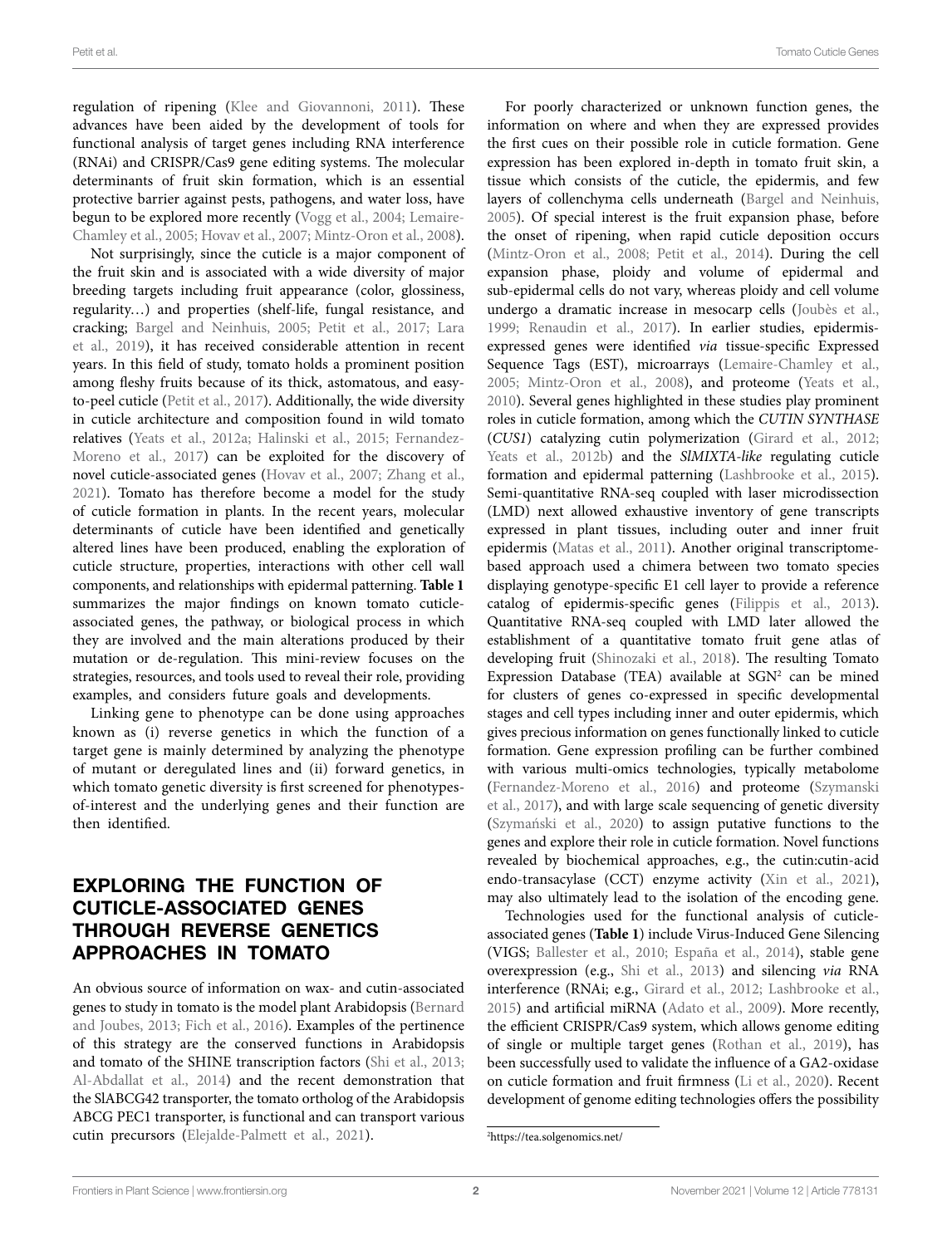## <span id="page-2-0"></span>TABLE 1 | Genes involved in cuticle formation and properties studied in tomato.\*

| Gene-locus <sup>a</sup> | <b>Solyc</b> <sup>b</sup> | <b>Type<sup>c</sup></b> | <b>Function</b>                                | Species <sup>d</sup> | Cultivar-<br>accession <sup>e</sup> | Genetic<br>variation<br>origin/Allele <sup>f</sup> | Cuticle-<br>associated<br>traits                                                                                                                                 | References                                                                                                                 |
|-------------------------|---------------------------|-------------------------|------------------------------------------------|----------------------|-------------------------------------|----------------------------------------------------|------------------------------------------------------------------------------------------------------------------------------------------------------------------|----------------------------------------------------------------------------------------------------------------------------|
| SICYP86A69              | 08g081220                 | Enzyme                  | Cutin monomer<br>biosynthesis                  | SI                   | MT                                  | EMS/cd3/<br>сур86а69                               | Fruit cuticle<br>thickness and<br>properties; cutin<br>content; pathogen<br>susceptibility                                                                       | Isaacson et al.,<br>2009; Shi et al.,<br>2013; Buxdorf<br>et al., 2014                                                     |
| SIGPAT6                 | 09g014350                 | Enzyme                  | Cutin monomer<br>biosynthesis                  | SI                   | MT                                  | EMS/cud1/<br>gpat6-a                               | Fruit cuticle<br>thickness and<br>properties; cutin<br>content;<br>epidermal<br>patterning; cell<br>wall properties;<br>pathogen<br>interaction                  | Petit et al., 2016;<br>Philippe et al.,<br>2016; Fawke<br>et al., 2019;<br>Moreira et al.,<br>2020                         |
| SIABCG36/42             | 05g018510<br>06g065670    | Transporter             | Cutin monomer<br>transport                     | SI                   | MT                                  | RNAi silencing                                     | Fruit cuticle<br>thickness; cutin<br>content and                                                                                                                 | Elejalde-Palmett<br>et al., 2021                                                                                           |
| SICUS1                  | 11g006250                 | Enzyme                  | Cutin<br>polymerization                        | SI                   | MT                                  | EMS/gdsl2b/<br>cus1-a                              | composition<br>Fruit cuticle<br>thickness and<br>properties; cutin<br>content;<br>epidermal<br>patterning;<br>susceptibility to<br>pathogens                     | Petit et al., 2014;<br>Moreira et al.,<br>2020; Segado<br>et al., 2020<br>Isaacson et al.,<br>2009; Yeats<br>et al., 2012b |
|                         |                           |                         |                                                | SI                   | M82                                 | EMS/cd1/cus1                                       |                                                                                                                                                                  |                                                                                                                            |
|                         |                           |                         |                                                | SIc                  | <b>WVa106</b>                       | RNAi silencing                                     |                                                                                                                                                                  | Girard et al.,<br>2012; Philippe<br>et al., 2020a                                                                          |
| <b>SIDCR</b>            | 03g025320                 | Enzyme                  | Cutin<br>polymerization                        | SI                   | M82                                 | RNAi silencing                                     | Flower and leaf<br>fusion; fruit<br>cracking and<br>suberin formation                                                                                            | Lashbrooke<br>et al., 2016                                                                                                 |
| SICER6/<br>SIKCS6       | 02g085870                 | Enzyme                  | Wax<br>biosynthesis                            | SI                   | MT                                  | Ds-<br>insertion/cer6                              | Flower fusion; fruit<br>dehydration;<br>alkanes and<br>terpenoids                                                                                                | Vogg et al.,<br>2004; Leide<br>et al., 2007;<br>Smirnova et al.,<br>2013                                                   |
| SITTS1<br>SITTS2        | 12g006530<br>12g006520    | Enzyme                  | Triterpenoid<br>biosynthesis                   | Sh                   | LA3917                              | Natural                                            | Fruit cuticle wax<br>triterpenoids;<br>amyrin content                                                                                                            | Yeats et al.,<br>2012a                                                                                                     |
| SICHS1<br>SICHS2        | 09g091510<br>05g053550    | Enzyme                  | Flavonoid<br>biosynthesis                      | SI                   | MT/MM/GD                            | <b>VIGS</b>                                        | and composition<br>Cuticle<br>composition and<br>properties;<br>flavonoid,<br>polysaccharide,<br>cutin content and<br>esters linkage;<br>epidermal<br>patterning | España et al.,<br>2014; Heredia<br>et al., 2015                                                                            |
| SISHN1                  | 03g116610                 | ERF                     | Regulation of<br>wax biosynthesis              | SI                   | MM                                  | OE                                                 | Leaf cuticular<br>wax; plant<br>drought<br>resistance                                                                                                            | Al-Abdallat et al.,<br>2014                                                                                                |
| SISHN3                  | 06g053240                 | ERF                     | Regulation of<br>cutin and wax<br>biosynthesis | SI                   | MT                                  | OE                                                 | Fruit and leaf cutin Shi et al., 2013;<br>and wax content:<br>fruit epidermal<br>patterning;<br>pathogen<br>susceptibility                                       | Buxdorf et al.,<br>2014                                                                                                    |

*(Continued)*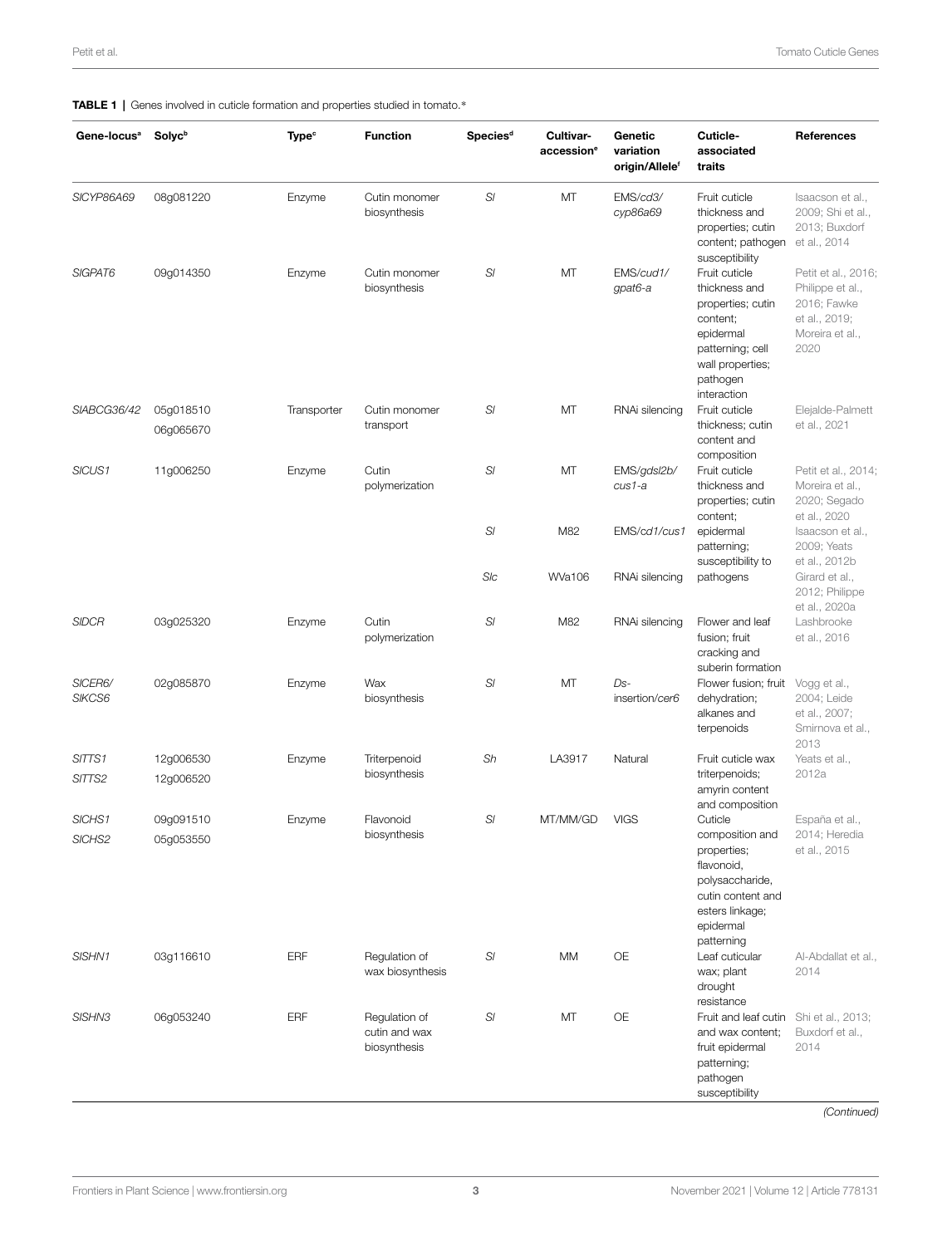## TABLE 1 | Continued

| Gene-locus <sup>a</sup>      | <b>Solyc</b> <sup>b</sup> | <b>Type<sup>c</sup></b> | <b>Function</b>                                | Species <sup>d</sup>  | Cultivar-<br>accession <sup>e</sup> | Genetic<br>variation<br>origin/Allele <sup>f</sup> | Cuticle-<br>associated<br>traits                                                                                                                  | References                                                  |
|------------------------------|---------------------------|-------------------------|------------------------------------------------|-----------------------|-------------------------------------|----------------------------------------------------|---------------------------------------------------------------------------------------------------------------------------------------------------|-------------------------------------------------------------|
| SIMIXTA-like                 | 02g088190                 | <b>MYB</b>              | Regulation of<br>cutin and wax<br>biosynthesis | SI                    | MT                                  | RNAi silencing                                     | Fruit cuticle<br>thickness and<br>properties; cutin<br>content;<br>epidermal<br>patterning                                                        | Lashbrooke<br>et al., 2015                                  |
| <b>WOOLY</b>                 | 02g080260                 | HD-Zip IV               | Regulation of<br>wax biosynthesis              | $\mathbb{S}^{\prime}$ | LA3186                              | Natural/Wo                                         | Trichome<br>initiation; leaf and<br>fruit wax content                                                                                             | Xiong et al.,<br>2020                                       |
| SIMYB31                      | 03g116100                 | <b>MYB</b>              | Regulation of<br>wax biosynthesis              | SI                    | AC                                  | RNAi silencing/<br>OE                              | Fruit cuticle<br>properties; wax<br>content                                                                                                       | Xiong et al.,<br>2020                                       |
| <b>STICKY PEEL</b>           | 01g091630                 | HD-Zip IV               | Regulation of<br>epiderm<br>metabolism         | SI                    | M82                                 | EMS/cd2                                            | Fruit and leaf<br>cuticle properties;<br>cutin, wax,                                                                                              | Isaacson et al.,<br>2009; Martin<br>et al., 2016            |
| HD-ZIP IV                    |                           |                         |                                                | SI                    | LA0759                              | Natural/pe                                         | flavonoid,<br>anthocyanin<br>content and/or<br>composition;<br>glandular<br>trichomes;<br>pathogen<br>susceptibility                              | Kimbara et al.,<br>2012, 2013<br>Nadakuduti<br>et al., 2012 |
|                              |                           |                         |                                                | SI                    | LA2467                              |                                                    |                                                                                                                                                   |                                                             |
| YELLOW                       | 01g079620                 | <b>MYB</b>              | Regulation of<br>flavonoid                     | SI                    | LA3189                              | Natural/y                                          | Fruit cuticle<br>thickness and                                                                                                                    | Adato et al.,<br>2009                                       |
| <b>PINK FRUIT</b>            |                           |                         | metabolism                                     | Sc                    | LA1480                              | Natural/y                                          | properties<br>flavonoid                                                                                                                           | Ballester et al.,<br>2010                                   |
| SIMYB12                      |                           |                         |                                                | SI                    | MT                                  | EMS/pf                                             | accumulation in<br>the cuticle;<br>epidermal<br>patterning                                                                                        |                                                             |
| <b>LYCOPENE</b><br>CYCLASE b |                           | Enzyme                  | Carotenoid<br>metabolism                       | SI                    | <b>MM</b>                           | <b>OE</b><br>Arabidopsis<br>AT3G10230              | Extended shelf-<br>life; fruit cuticle<br>thickness and<br>properties; ABA<br>content; cutin and<br>triterpenoid<br>content                       | Diretto et al.,<br>2020                                     |
| SIPP <sub>2C3</sub>          | 06g076400                 | Enzyme                  | Regulation of<br>ABA metabolism                | SI                    | MT                                  | RNAi silencing/<br>OE                              | Fruit cuticle<br>properties;<br>epidermal<br>patterning                                                                                           | Liang et al., 2021                                          |
| GA2-OXIDASE 10g007570        |                           | Enzvme                  | GA catabolism                                  | SI                    | LA1310                              | Natural/fis1                                       | Fruit firmness;<br>cuticle thickness;<br>cutin and wax<br>content                                                                                 | Li et al., 2020                                             |
| TAGL1                        | 07g055920                 | MADS box                | Regulation of<br>fruit ripening                | SI                    | <b>MM</b>                           | RNAi silencing/<br>OE                              | Fruit cuticle<br>thickness and<br>properties; cutin,<br>wax, cell wall and<br>phenolics<br>composition and<br>content;<br>epidermal<br>patterning | Giménez et al.,<br>2015                                     |
| RIN                          | 05g012020                 | MADS box                | Regulation of<br>fruit ripening                | SI                    | AC                                  | Natural/rin                                        | Long shelf-life;<br>fruit cuticle<br>composition and<br>properties; cutin<br>and wax<br>composition                                               | Kosma et al.,<br>2010<br>(Continued)                        |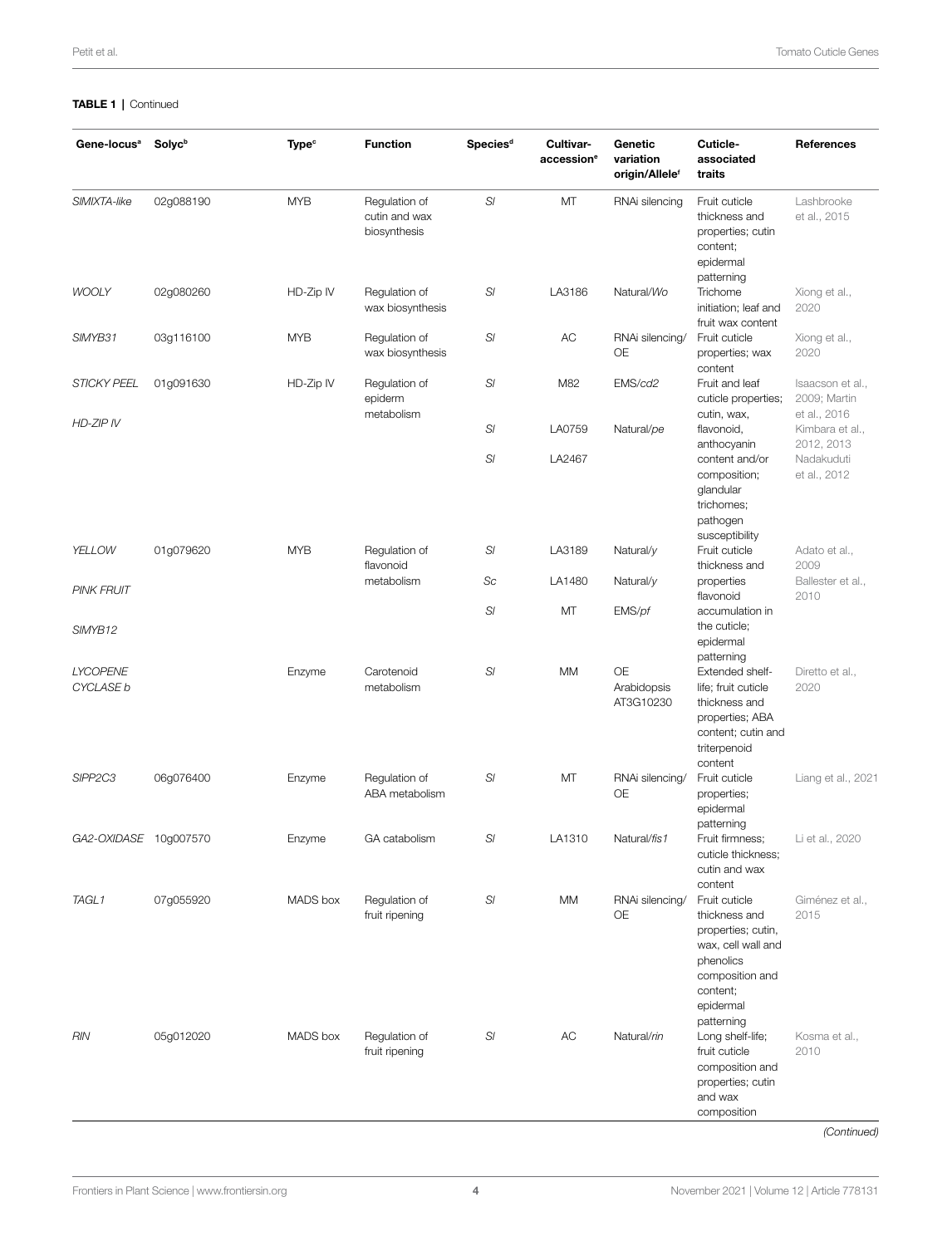### TABLE 1 | Continued

| Gene-locus <sup>a</sup>              | <b>Solyc</b> <sup>b</sup> | <b>Type<sup>c</sup></b> | <b>Function</b>                 | Species <sup>d</sup> | Cultivar-<br>accession <sup>e</sup> | Genetic<br>variation<br>origin/Allele <sup>f</sup> | Cuticle-<br>associated<br>traits                                 | <b>References</b>                                      |
|--------------------------------------|---------------------------|-------------------------|---------------------------------|----------------------|-------------------------------------|----------------------------------------------------|------------------------------------------------------------------|--------------------------------------------------------|
| NAC-NOR<br>ALCOBACA                  | 10g006880                 | <b>NAC</b>              | Regulation of<br>fruit ripening | SI                   | <b>DFD</b>                          | Natural/nor/alc                                    | Long shelf-life;<br>cuticle<br>composition and                   | Saladié et al.,<br>2007; Romero<br>and Rose, 2019      |
|                                      |                           |                         |                                 | SI                   | AC                                  |                                                    | properties; cutin<br>and wax content                             | Kosma et al.,<br>2010                                  |
|                                      |                           |                         |                                 | SI                   | de Penjar                           |                                                    | and composition                                                  | Kumar et al.,<br>2018                                  |
| FUL <sub>1</sub><br>FUL <sub>2</sub> | 06g069430<br>03q114830    | MADS box                | Regulation of<br>fruit ripening | SI                   | MT                                  | RNAi silencing                                     | Cuticle properties                                               | Bemer et al.,<br>2012                                  |
| CWP <sub>1</sub>                     | 04g082540                 |                         | <b>Unknown</b>                  | Sh                   | <b>LA1777</b>                       | Natural/cwp                                        | Cuticle fissures;<br>fruit dehydration                           | Hovav et al.,<br>2007;<br>Chechanovsky<br>et al., 2019 |
| <b>FNC</b>                           |                           |                         |                                 | Sp                   | LA716                               | Natural                                            |                                                                  | Zhang et al.,<br>2021                                  |
| SIEZ2                                | 03g044380                 | Enzyme                  | Histone<br>methylation          | SI                   | <b>Wya106</b>                       | RNAi silencing                                     | Fruit brightness;<br>cutin and wax<br>content and<br>composition | Boureau et al.,<br>2016                                |

\**The table is focused on published studies in which the tomato cuticle was explicitly analyzed, as revealed by an extensive literature review.*

*a Locus and/or gene names are indicated when available in the cited references. CYP, CYTOCHROME P450; GPAT, GLYCEROL-3-PHOSPHATE ACYLTRANSFERASE; ABCG, ATP-BINDING CASSETTE (ABC) G; CUS, CUTIN SYNTHASE; CER, ECERIFERUM; KCS, Β-KETOACYL-COA-SYNTHASE; DCR, DEFECTIVE IN CUTICULAR RIDGES; TTS, TRITERPENE SYNTHASE; CHS, CHALCONE SYNTHASE; SHN, SHINE; HD-ZIP IV, HOMEODOMAIN-LEUCINE ZIPPER IV; PP2C, PROTEIN PHOSPHATASE 2C; TAGL1, TOMATO AGAMOUS-LIKE1; RIN, RIPENING INHIBITOR; NOR, NON-RIPENING; FUL, FRUITFULL; CWP, CUTICULAR WATER PERMEABILITY; AND FNC, FRUIT NETTED CRACKING. b The SGN Solanum lycopersicum (Solyc) identifier is indicated.*

*c ERF, Ethylene Response Factor; MYB, HD-Zip, MADS box, and NAC are transcription factors.*

*d Sl, Solanum lycopersicum; Slc, Solanum lycopersicum var. cerasiformae; Sc, Solanum chmielewskii; Sh, Solanum habrochaites; and Sp, Solanum pennellii.*

*e For natural mutations, the original species and Tomato Genetics Resource Center (TGRC) accession number of the genotype carrying the allelic variant studied are indicated. When* 

*not available in the cited references, the background genotype in which the mutation has been introgressed is indicated. MT, Micro-Tom; MM, Moneymaker; AC, Ailsa Craig; and GD, Gardener's Delight.*

*f EMS, Ethyl methane sulfonate; RNAi, RNA interference; and OE, overexpression. The various names of the induced or natural alleles are indicated.*

to specifically target cuticle genes in the fruit [\(Feder et al.,](#page-7-22)  [2020\)](#page-7-22) when rapid cuticle deposition takes place ([Mintz-Oron](#page-8-2)  [et al., 2008\)](#page-8-2) by using the fruit- and expansion phase-specific promoter *proPPC2* ([Fernandez et al., 2009;](#page-7-23) [Guillet et al., 2012](#page-7-24)). This further opens the perspective to specifically edit a cuticle gene in fruit epidermis, for instance by employing the promoter from the wax biosynthesis *SlCER6* gene ([Vogg et al., 2004](#page-9-2)) that drives reporter expression in both inner and outer fruit epidermis ([Mintz-Oron et al., 2008](#page-8-2)).

# DISCOVERING CUTICLE-ASSOCIATED GENES THROUGH FORWARD GENETICS APPROACHES IN TOMATO

Though the list of cuticle-associated genes can be considerably shortened by mining existing databases and literature, their systematic analysis in planta may remain problematic because of gene redundancy, pleiotropic effect, etc. This may restrict the focus to known gene families, thus impeding the discovery of original gene functions. An alternative approach is to screen natural or artificially induced genetic diversity for phenotypesof-interest, e.g., fruit surface defects induced by cutin deficiency ([Isaacson et al., 2009;](#page-7-13) [Petit et al., 2014\)](#page-8-6), and then identify causal genetic variation.

## Using Natural Genetic Diversity for Linking Cuticle Phenotype to Gene

Wild tomato species are an important source of genes lost during domestication of tomato [\(Gao et al., 2019\)](#page-7-0). The main tomato germplasm repository, from which seeds can be ordered, is the Tomato Genetics Resource Center (TGRC).<sup>3</sup> It includes the phenotypic description of wild tomato relatives and of thousands of cultivated tomato accessions carrying spontaneous or artificially induced mutations. Natural diversity can be screened for cuticle structure and composition (Yeats et al., [2012a](#page-9-3); [Halinski et al., 2015](#page-7-3)), transpirational water loss [\(Fich](#page-7-25)  [et al., 2020](#page-7-25)), and for mutations, such as *positional sterile* (*ps*), which causes organ fusion by affecting the wax decarboxylation pathway ([Leide et al., 2011](#page-8-24)) or *yellow* (*y*) resulting from a *SIMYB12* mutation (Adato et al., 2009; Ballester et al., 2010).

Most wild tomato relatives are easily crossed with tomato to generate segregating populations, e.g., the *Solanum pimpinellifolium*derived population [\(Barraj Barraj et al., 2021\)](#page-6-5), thus allowing the detection of cuticle Quantitative Trait Locus (QTL) and candidate genes. Genomic regions of wild species can be further fixed in an uniform *S. lycopersicum* genetic background to produce Introgression Lines (Ils) or Backcross Inbred Lines (BIls; [Bazakos](#page-6-6) 

<span id="page-4-0"></span><sup>3</sup> <https://tgrc.ucdavis.edu>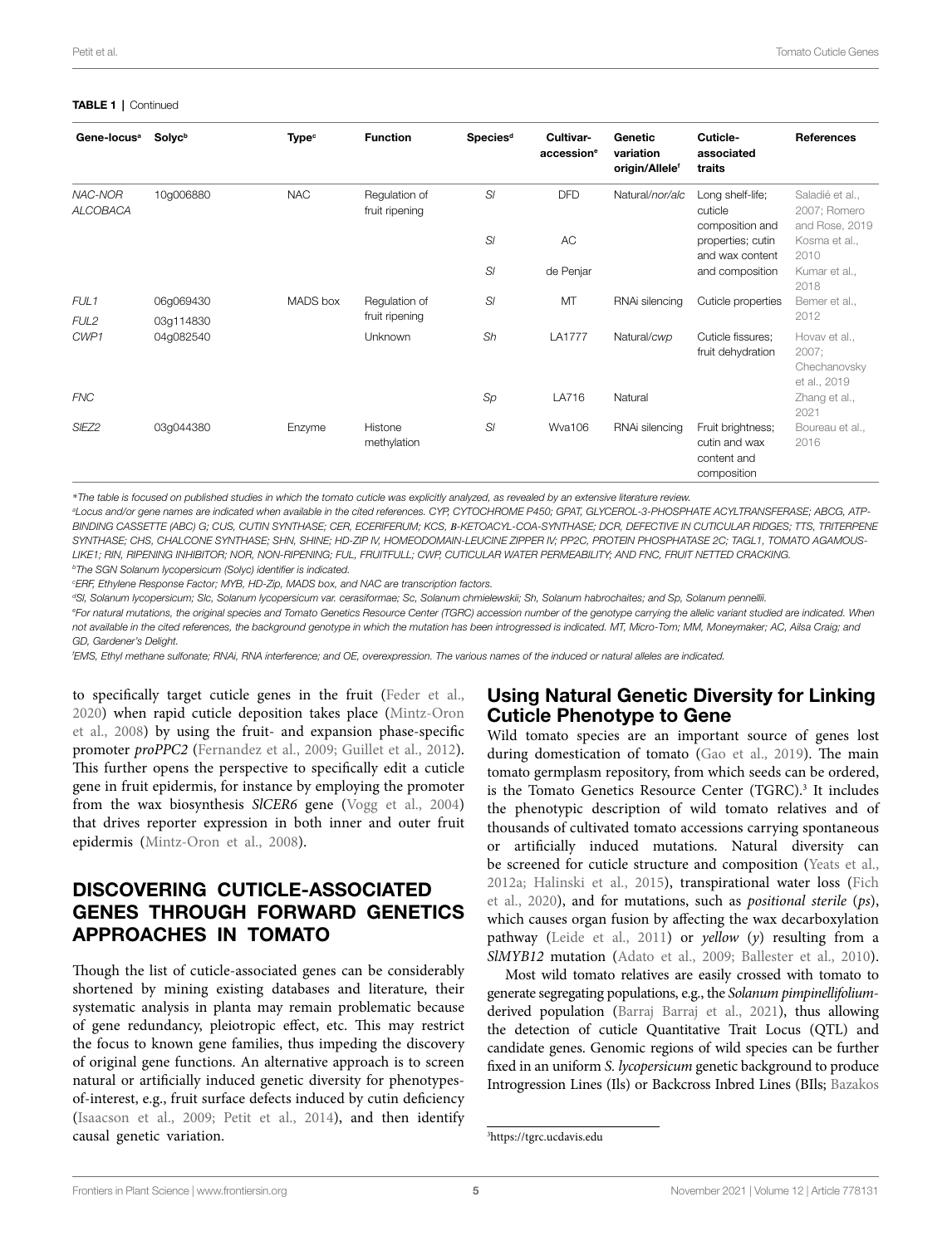[et al., 2017;](#page-6-6) [Petit et al., 2017](#page-8-3)). The most extensively used ILs, derived from *Solanum pennellii* [\(Eshed and Zamir, 1995\)](#page-7-28), enabled the rapid mapping of cuticle-associated QTLs and genes for leaf waxes [\(Ofner et al., 2016](#page-8-28)), wax alkane and amyrin content ([Fernandez-Moreno et al., 2017\)](#page-7-4), epidermal reticulation of green fruit [\(Cui et al., 2017](#page-7-29)), and fruit skin microfissuring ([Zhang](#page-9-4)  [et al., 2021\)](#page-9-4). Large scale transcriptome and metabolome analysis of fruit skin from 580 inbred lines further identified genes involved in flavonoid biosynthesis and fungal resistance [\(Szymański](#page-8-11)  [et al., 2020](#page-8-11)). *Solanum habrochaites*-derived lines allowed the identification of candidate genes for wax triterpenoids ([Yeats](#page-9-3)  [et al., 2012a\)](#page-9-3) and the isolation of the *CWP1* gene of unknown function responsible for skin microfissuring (Hovav et al., 2007; [Chechanovsky et al., 2019](#page-7-26)). *Solanum chmielewskii* ILs were used to identify a *y* mutant ([Ballester et al., 2010](#page-6-3)).

The effects on cuticle formation of natural genetic variants found in cultivated tomato were also explored. *STICKY PEEL* encodes a HD-Zip IV protein that regulates epidermis metabolism and additional cuticle-associated traits ([Kimbara et al., 2012](#page-7-17); [Nadakuduti et al., 2012\)](#page-8-22) while *WOOLY*, a different HD-Zip IV protein, regulates trichome initiation and wax biosynthesis ([Xiong et al., 2020](#page-9-9)). *GA2-OXIDASE*, which was identified through a fruit firmness QTL analysis, is unexpectedly related to a cuticle thickness QTL [\(Li et al., 2020\)](#page-8-12) and connects cuticle formation with gibberellin (GA) signaling. In addition, because of the strong impact of cuticle properties on tomato postharvest storage ([Saladié et al., 2007\)](#page-8-25), lines harboring the well-studied non-ripening mutations *rin* and *nor* [\(Wang et al., 2020\)](#page-9-10) as well as several long shelf-life tomato varieties ["Delayed Fruit Deterioration" (DFD) cultivar., de Penjar types] carrying allelic variants of *NAC-NOR* (e.g., *alcobaca*) have been characterized with respect to cuticle composition and properties ([Saladié](#page-8-25)  [et al., 2007;](#page-8-25) [Kosma et al., 2010;](#page-7-21) [Kumar et al., 2018](#page-8-27); [Romero](#page-8-26)  [and Rose, 2019\)](#page-8-26). The complex interplay between fruit development and ripening, epidermal patterning and metabolism, and cuticle formation and properties, which was revealed by these studies, was further supported by independent studies of the ripening regulators *FUL1/FUL2* [\(Bemer et al., 2012](#page-6-7)) and *TAGL1* ([Giménez et al., 2015\)](#page-7-20).

## Using Artificially Induced Genetic Diversity for Linking Cuticle Phenotype to Gene

Several collections of artificially induced genetic diversity have been generated in cultivated tomato by transposon tagging ([Meissner et al., 1997\)](#page-8-29) or ethyl methanesulfonate (EMS) mutagenesis ([Menda et al., 2004;](#page-8-30) [Minoia et al., 2010;](#page-8-31) [Saito](#page-8-32)  [et al., 2011;](#page-8-32) [Just et al., 2013](#page-7-30); [Gupta et al., 2017\)](#page-7-31). The two main mutagenized cultivars are the miniature Micro-Tom tomato ([Meissner et al., 1997\)](#page-8-29), which is well suited for laboratory use ([Meissner et al., 1997](#page-8-29); [Just et al., 2013\)](#page-7-30), and M82 ([Menda](#page-8-30)  [et al., 2004\)](#page-8-30), a processing tomato parent of the widely used *S. pennellii* ILs ([Eshed and Zamir, 1995\)](#page-7-28). Several *cutin-deficient* mutants were found in the M82 mutant collection ([Isaacson](#page-7-13)  [et al., 2009\)](#page-7-13) while more than 10 wax-altered and/or cutindeficient *glossy* mutants were described in Micro-Tom ([Petit](#page-8-6)  [et al., 2014\)](#page-8-6). Many more mutants can be found by screening

tomato mutant collections for obvious cuticle defects [\(Petit](#page-8-6)  [et al., 2014](#page-8-6)) and by browsing associated phenotypic databases (reviewed in [Rothan et al., 2016](#page-8-33)), such as TOMATOMA<sup>4</sup> (Saito [et al., 2011](#page-8-32)). EMS mutant collections can also be screened by TILLING (Targeting Induced Local Lesions IN Genomes; [Okabe et al., 2011\)](#page-8-34) though mutated alleles of target genes are now efficiently generated by gene editing [\(Rothan et al., 2019\)](#page-8-0).

As detailed in **[Table 1](#page-2-0)**, mutant collections have been instrumental for: (i) discovering novel gene functions (*SlCUS1*; [Yeats et al., 2012b\)](#page-9-6); (ii) isolating allelic variants of genes implicated in wax biosynthesis (*SlCER6*; [Vogg et al., 2004](#page-9-2); [Smirnova et al.,](#page-8-20)  [2013\)](#page-8-20), cutin biosynthesis (*SlCYP86A69*; [Shi et al., 2013](#page-8-5); *SlGPAT6*; [Petit et al., 2016\)](#page-8-13) and polymerization (*SlCUS1*; [Petit et al.,](#page-8-6)  [2014\)](#page-8-6), and regulation of flavonoid biosynthesis (*SlMYB12*; Fernandez-Moreno et al., 2016); and (iii) deciphering the regulation of epidermis (*HD-Zip IV*; [Isaacson et al., 2009\)](#page-7-13).

# CONCLUDING REMARKS AND PERSPECTIVES

Thanks to its thick astomatous fruit cuticle that is easy to study and the wealth of mutants and lines with altered expression of cuticle-related genes already available, tomato provides an excellent model for deciphering the molecular determinants of cuticle formation, structure, and properties. As detailed in **[Table 1](#page-2-0)**, reverse and forward genetics approaches led to the isolation of tomato genes involved in several cuticle-associated biosynthetic pathways including wax biosynthesis (*SlCER6*, *SLTTS1*, and *SlTTS2*); cutin biosynthesis (*SlCYP86A69* and *SlGPAT6*), transport (*SlABCG36/42*), and polymerization (*SlCUS1* and *SlDCR*); and flavonoid biosynthesis (*SlCHS1* and *SlCHS2*). Besides genes encoding various transcription factors (SlSHN1 and SlSHN3, SlMIXTA-like, two HD-Zip IV, SlMYB31, and SlMYB12) or related to ABA (*LYCOPENE CYCLASE b* and *SlPP2C3*) and GA (GA2-OXIDASE) hormonal pathways were shown to regulate cuticle formation and its coordination with epidermal patterning.

Altogether these studies demonstrated the interest of both reverse and forward genetic approaches for discovering novel cuticle gene functions and for generating new plant material to study in-depth cuticle architecture, properties, and interaction with other cell wall components. To face new challenges in cuticle studies, several research avenues can be envisaged in the next future. Analysis of key cuticle genes should be extended to additional family members not yet analyzed for their role in cuticle deposition. An example is that of the GDSL-domain family to which belongs the cutin synthase CUS1 enzyme, whose function was discovered and confirmed through convergent studies in tomato (**[Table 1](#page-2-0)**). The expression of different *CUS1* homologs is deregulated, sometimes oppositely, in several cutin-deficient mutants ([Lashbrooke et al., 2015](#page-8-8); [Petit et al., 2016\)](#page-8-13). By analogy with the recently demonstrated role of GDSL-domain proteins in suberin formation ([Ursache et al., 2021\)](#page-9-11), CUS1 homologs [\(Yeats et al., 2014\)](#page-9-12) may fulfill opposite functions of cutin polymerization and degradation in fruit skin, thereby adapting

<span id="page-5-0"></span><sup>4</sup> <https://tomatoma.nbrp.jp/>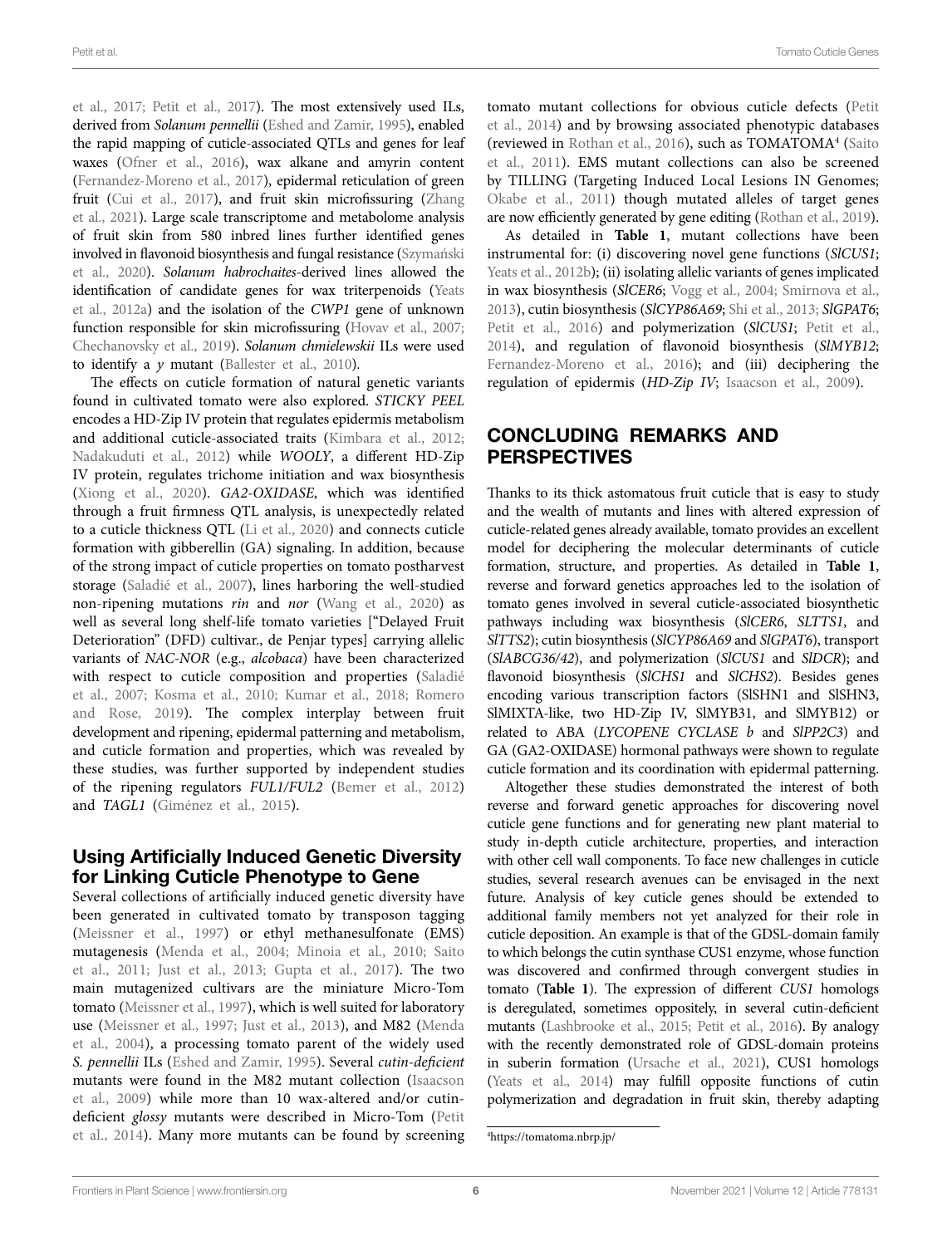cuticle formation to rapid fruit growth. Particular attention should also be given to enzymes from the poorly explored phenolic pathway in the epidermis which has evolutionary conserved roles in cuticle properties [\(Philippe et al., 2020b](#page-8-35); [Kriegshauser et al.,](#page-8-36)  [2021](#page-8-36)) and to proteins involved in the modification of cell wall polysaccharides ([Philippe et al., 2020a\)](#page-8-17). Cell wall enzymes and other proteins likely play central roles in cuticle structure and properties and in the coordination of cuticle deposition with organ development and epidermal patterning [\(Philippe et al.,](#page-8-35)  [2020b\)](#page-8-35). So far, few studies have linked cuticle formation in tomato with hormones, except for ABA [\(Diretto et al., 2020;](#page-7-19) [Liang et al.,](#page-8-23)  [2021](#page-8-23)) and GA [\(Li et al., 2020\)](#page-8-12). The role of ABA is not surprising considering the importance of ABA signaling in the response to various stresses ([Curvers et al., 2010](#page-7-32); [Liang et al., 2021\)](#page-8-23), as established in tomato leaves [\(Martin et al., 2017\)](#page-8-37). More unexpected is the role of GA, the effect of which on cuticle formation is far from being understood [\(Li et al., 2020\)](#page-8-12). In view of its numerous roles in plant defense and development [\(Fenn and Giovannoni,](#page-7-33)  [2021](#page-7-33)), ethylene is also a likely candidate for regulating cuticle formation in tomato fruit. The selection of new "guilt-by-association" target genes for these pathways and processes can be considerably aided by literature mining and/or exploitation of various genomic data (transcriptome, proteome, and metabolome) including co-expression analyses across various fruit cell types and developmental stages [\(Shinozaki et al., 2018](#page-8-10)) and across various plant species [\(Lashbrooke et al., 2016](#page-8-18)).

In addition to the approaches described above, which often requires previous knowledge of the gene, pathway or process to be targeted, the exploration of untapped genetic diversity, for example, tomato landraces ([Conesa et al., 2020\)](#page-7-34), is a way to get off the beaten tracks. This can be very rewarding but also lead to the isolation of challenging genes with no obvious or demonstrated link to the cuticle [\(Li et al., 2020\)](#page-8-12), or even unknown function [\(Hovav et al., 2007](#page-7-2)). One bottleneck in such approach is the phenotyping of large collections ([Petit et al.,](#page-8-3)  [2017](#page-8-3)). It can be easy for obvious cuticular defects ([Hovav et al.,](#page-7-2)  [2007](#page-7-2)), more challenging for less evident changes [\(Petit et al.,](#page-8-6)  [2014](#page-8-6)), and complex when low or medium throughput technologies are required, e.g., for wax and cutin monomer analyses [\(Fernandez-](#page-7-4)[Moreno et al., 2017](#page-7-4)). In the recent years, high resolution genotyping, whole genome sequencing-based strategies, such as mapping-by-sequencing (MBS) or QTL-seq ([Garcia et al., 2016](#page-7-35);

## **REFERENCES**

- <span id="page-6-4"></span>Adato, A., Mandel, T., Mintz-Oron, S., Venger, I., Levy, D., Yativ, M., et al. (2009). Fruit-surface flavonoid accumulation in tomato is controlled by a SlMYB12-regulated transcriptional network. *PLoS Genet.* 5:e1000777. doi: [10.1371/journal.pgen.1000777](https://doi.org/10.1371/journal.pgen.1000777)
- <span id="page-6-2"></span>Al-Abdallat, A. M., Al-Debei, H. S., Ayad, J. Y., and Hasan, S. (2014). Overexpression of SlSHN1 gene improves drought tolerance by increasing cuticular wax accumulation in tomato. *Int. J. Mol. Sci.* 15, 19499–19515. doi: [10.3390/](https://doi.org/10.3390/ijms151119499) [ijms151119499](https://doi.org/10.3390/ijms151119499)
- <span id="page-6-0"></span>Alonge, M., Wang, X., Benoit, M., Soyk, S., Pereira, L., Zhang, L., et al. (2020). Major impacts of widespread structural variation on gene expression and crop improvement in tomato. *Cell* 182, 145.e23–161.e23. doi: [10.1016/j.cell.2020.05.021](https://doi.org/10.1016/j.cell.2020.05.021)
- <span id="page-6-3"></span>Ballester, A. R., Molthoff, J., de Vos, R., Hekkert, B. L., Orzaez, D., Fernández-Moreno, J. P., et al. (2010). Biochemical and molecular analysis

[Bazakos et al., 2017\)](#page-6-6), accelerated gene isolation in tomato [\(Rothan](#page-8-0)  [et al., 2019](#page-8-0)). However, though identifying the causal mutation can be relatively straightforward in EMS mutants [\(Garcia et al.,](#page-7-35)  [2016\)](#page-7-35), isolating causal genetic variations from natural diversity can be complex since it usually requires crossing the genotypeof-interest with a distant genotype. The subsequent co-segregation in the progeny of numerous cuticle traits unrelated to the traitof-interest may make phenotyping very difficult and even prohibit high resolution mapping of the genetic variant ([Rothan et al.,](#page-8-33)  [2016\)](#page-8-33). Association mapping has emerged in the last decade as a powerful tool to discover linkages between gene polymorphism and variations in fruit traits by exploring natural genetic diversity. In tomato, sequencing of hundreds of accessions combined with fruit phenotyping pinpointed genetic variations associated with changes in fruit size, flavor, and color among which *SlMYB12* polymorphisms responsible for pink fruit color [\(Zhu et al.,](#page-9-1)  [2018\)](#page-9-1). More recently, pan-genome analysis of hundreds of wild and cultivated tomato accessions further uncovered numerous unknown genes and genetic variations underlying fruit traits [\(Gao et al., 2019;](#page-7-0) [Alonge et al., 2020](#page-6-0)). Phenotyping selected panels of sequenced accessions for cuticle-associated traits should yield numerous genetic variations controlling cuticle and skin formation and properties, and help identifying new functions involved in these processes. In addition to the genetic control of cuticle formation, the epigenetic regulation of wax and cutin biosynthesis will be worth exploring in the near future, as a preliminary study has shown that altering histone methylation status has a profound effect on the composition of tomato fruit cuticle ([Boureau et al., 2016;](#page-7-27) **[Table 1](#page-2-0)**).

## ACCESSION NUMBERS

Sequence data from this article can be found in the SGN database under accession numbers found in **[Table 1](#page-2-0)**.

# AUTHOR CONTRIBUTIONS

CR wrote the manuscript. CB and DM revised and edited the manuscript. All authors contributed to the article and approved the submitted version.

of pink tomatoes: deregulated expression of the gene encoding transcription factor SlMYB12 leads to pink tomato fruit color. *Plant Physiol.* 152, 71–84. doi: [10.1104/pp.109.147322](https://doi.org/10.1104/pp.109.147322)

- <span id="page-6-1"></span>Bargel, H., and Neinhuis, C. (2005). Tomato (*Lycopersicon esculentum* mill.) fruit growth and ripening as related to the biomechanical properties of fruit skin and isolated cuticle. *J. Exp. Bot.* 56, 1049–1060. doi: [10.1093/jxb/eri098](https://doi.org/10.1093/jxb/eri098)
- <span id="page-6-5"></span>Barraj Barraj, R., Segado, P., Moreno-González, R., Heredia, A., Fernández-Muñoz, R., and Domínguez, E. (2021). Genome-wide QTL analysis of tomato fruit cuticle deposition and composition. *Hortic. Res.* 8:113. doi: [10.1038/s41438-021-00548-5](https://doi.org/10.1038/s41438-021-00548-5)
- <span id="page-6-6"></span>Bazakos, C., Hanemian, M., Trontin, C., Jiménez-Gómez, J. M., and Loudet, O. (2017). New strategies and tools in quantitative genetics: how to go from the phenotype to the genotype. *Annu. Rev. Plant Biol.* 68, 435–455. doi: [10.1146/annurev-arplant-042916-040820](https://doi.org/10.1146/annurev-arplant-042916-040820)
- <span id="page-6-7"></span>Bemer, M., Karlova, R., Ballester, A. R., Tikunov, Y. M., Bovy, A. G., Wolters-Arts, M., et al. (2012). The tomato FRUITFULL homologs TDR4/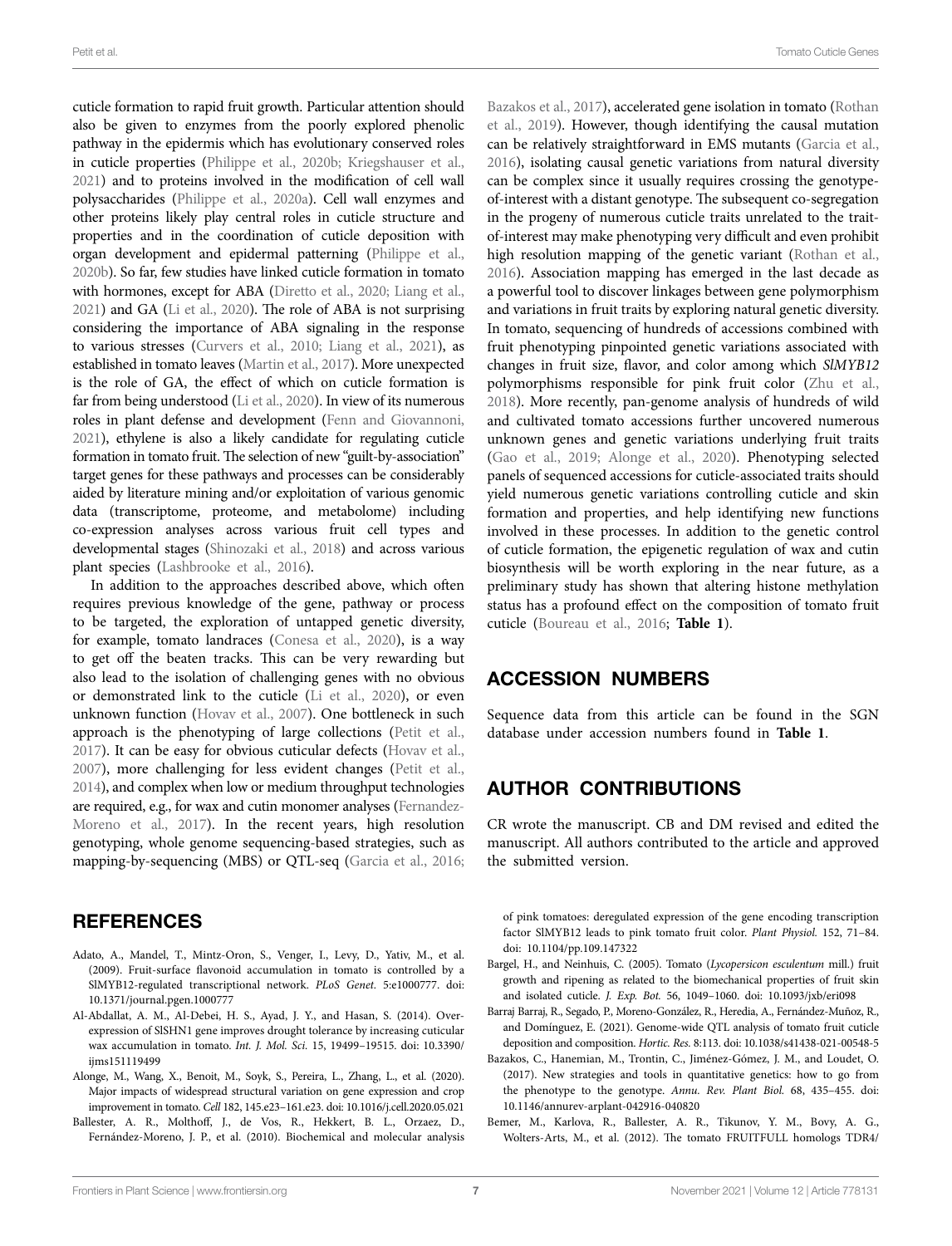FUL1 and BP7/FUL2 regulate ethylene-independent aspects of fruit ripening. *Plant Cell* 24, 4437–4451. doi: [10.1105/tpc.112.103283](https://doi.org/10.1105/tpc.112.103283)

- <span id="page-7-5"></span>Bernard, A., and Joubes, J. (2013). Arabidopsis cuticular waxes: advances in synthesis, export and regulation. *Prog. Lipid Res.* 52, 110–129. doi: [10.1016/j.](https://doi.org/10.1016/j.plipres.2012.10.002) [plipres.2012.10.002](https://doi.org/10.1016/j.plipres.2012.10.002)
- <span id="page-7-27"></span>Boureau, L., How-Kit, A., Teyssier, E., Drevensek, S., Rainieri, M., Joubès, J., et al. (2016). A CURLY LEAF homologue controls both vegetative and reproductive development of tomato plants. *Plant Mol. Biol.* 90, 485–501. doi: [10.1007/s11103-016-0436-0](https://doi.org/10.1007/s11103-016-0436-0)
- <span id="page-7-14"></span>Buxdorf, K., Rubinsky, G., Barda, O., Burdman, S., Aharoni, A., and Levy, M. (2014). The transcription factor SlSHINE3 modulates defense responses in tomato plants. *Plant Mol. Biol.* 84, 37–47. doi: [10.1007/s11103-013-0117-1](https://doi.org/10.1007/s11103-013-0117-1)
- <span id="page-7-26"></span>Chechanovsky, N., Hovav, R., Frenkel, R., Faigenboim, A., Eselson, Y., Petreikov, M., et al. (2019). Low temperature upregulates *cwp* expression and modifies alternative splicing patterns, increasing the severity of *cwp*induced tomato fruit cuticular microfissures. *Hortic. Res.* 6:122. doi: [10.1038/](https://doi.org/10.1038/s41438-019-0204-9) [s41438-019-0204-9](https://doi.org/10.1038/s41438-019-0204-9)
- <span id="page-7-34"></span>Conesa, M. À., Fullana-Pericàs, M., Granell, A., and Galmés, J. (2020). Mediterranean long shelf-life landraces: an untapped genetic resource for tomato improvement. *Front. Plant Sci.* 10:1651. doi: [10.3389/](https://doi.org/10.3389/fpls.2019.01651) [fpls.2019.01651](https://doi.org/10.3389/fpls.2019.01651)
- <span id="page-7-29"></span>Cui, L., Qiu, Z., Wang, Z., Gao, J., Guo, Y., Huang, Z., et al. (2017). Fine mapping of a gene (*ER4.1*) that causes epidermal reticulation of tomato fruit and characterization of the associated transcriptome. *Front. Plant Sci.* 8:1254. doi: [10.3389/fpls.2017.01254](https://doi.org/10.3389/fpls.2017.01254)
- <span id="page-7-32"></span>Curvers, K., Seifi, H., Mouille, G., de Rycke, R., Asselbergh, B., and Van Hecke, A. (2010). Abscisic acid deficiency causes changes in cuticle permeability and pectin composition that influence tomato resistance to *Botrytis cinerea*. *Plant Physiol.* 154, 847–860. doi: [10.1104/pp.110.158972](https://doi.org/10.1104/pp.110.158972)
- <span id="page-7-19"></span>Diretto, G., Frusciante, S., Fabbri, C., Schauer, N., Busta, L., Wang, Z., et al. (2020). Manipulation of β-carotene levels in tomato fruits results in increased ABA content and extended shelf life. *Plant Biotechnol. J.* 18, 1185–1199. doi: [10.1111/pbi.13283](https://doi.org/10.1111/pbi.13283)
- <span id="page-7-7"></span>Elejalde-Palmett, C., Martinez San Segundo, I., Garroum, I., Charrier, L., De Bellis, D., Mucciolo, A., et al. (2021). ABCG transporters export cutin precursors for the formation of the plant cuticle. *Curr. Biol.* 31, 2111. e9–2123.e9. doi: [10.1016/j.cub.2021.02.056](https://doi.org/10.1016/j.cub.2021.02.056)
- <span id="page-7-28"></span>Eshed, Y., and Zamir, D. (1995). An introgression line population of *Lycopersicon pennellii* in the cultivated tomato enables the identification and fine mapping of yield-associated QTL. *Genetics* 141, 1147–1162. doi: [10.1093/genetics/141.3.1147](https://doi.org/10.1093/genetics/141.3.1147)
- <span id="page-7-12"></span>España, L., Heredia-Guerrero, J. A., Reina-Pinto, J. J., Fernández-Muñoz, R., Heredia, A., and Domínguez, E. (2014). Transient silencing of CHALCONE SYNTHASE during fruit ripening modifies tomato epidermal cells and cuticle properties. *Plant Physiol.* 166, 1371–1386. doi: [10.1104/pp.114.246405](https://doi.org/10.1104/pp.114.246405)
- <span id="page-7-15"></span>Fawke, S., Torode, T. A., Gogleva, A., Fich, E. A., Sørensen, I., Yunusov, T., et al. (2019). Glycerol-3-phosphate acyltransferase 6 controls filamentous pathogen interactions and cell wall properties of the tomato and *Nicotiana benthamiana* leaf epidermis. *New Phytol.* 223, 1547–1559. doi: [10.1111/](https://doi.org/10.1111/nph.15846) [nph.15846](https://doi.org/10.1111/nph.15846)
- <span id="page-7-22"></span>Feder, A., Jensen, S., Wang, A., Courtney, L., Middleton, L., Van Eck, J., et al. (2020). Tomato fruit as a model for tissue-specific gene silencing in crop plants. *Hortic. Res.* 7:142. doi: [10.1038/s41438-020-00363-4](https://doi.org/10.1038/s41438-020-00363-4)
- <span id="page-7-33"></span>Fenn, M. A., and Giovannoni, J. J. (2021). Phytohormones in fruit development and maturation. *Plant J.* 105, 446–458. doi: [10.1111/tpj.15112](https://doi.org/10.1111/tpj.15112)
- <span id="page-7-23"></span>Fernandez, A. I., Viron, N., Alhagdow, M., Karimi, M., Jones, M., Amsellem, Z., et al. (2009). Flexible tools for gene expression and silencing in tomato. *Plant Physiol.* 151, 1729–1740. doi: [10.1104/pp.109.147546](https://doi.org/10.1104/pp.109.147546)
- <span id="page-7-4"></span>Fernandez-Moreno, J. P., Levy-Samoha, D., Malitsky, S., Monforte, A. J., Orzaez, D., Aharoni, A., et al. (2017). Uncovering tomato quantitative trait loci and candidate genes for fruit cuticular lipid composition using the *Solanum pennellii* introgression line population. *J. Exp. Bot.* 68, 2703–2716. doi: [10.1093/jxb/erx134](https://doi.org/10.1093/jxb/erx134)
- <span id="page-7-11"></span>Fernandez-Moreno, J. P., Tzfadia, O., Forment, J., Presa, S., Rogachev, I., Meir, S., et al. (2016). Characterization of a new pink-fruited tomato mutant results in the identification of a null allele of the SlMYB12 transcription factor. *Plant Physiol.* 171, 1821–1836. doi: [10.1104/pp.16.00282](https://doi.org/10.1104/pp.16.00282)
- <span id="page-7-25"></span>Fich, E. A., Fisher, J., Zamir, D., and Rose, J. (2020). Transpiration from tomato fruit occurs primarily via trichome-associated transcuticular polar pores. *Plant Physiol.* 184, 1840–1852. doi: [10.1104/pp.20.01105](https://doi.org/10.1104/pp.20.01105)
- <span id="page-7-6"></span>Fich, E. A., Segerson, N. A., and Rose, J. K. (2016). The plant polyester cutin: biosynthesis, structure, and biological roles. *Annu. Rev. Plant Biol.* 67, 207–233. doi: [10.1146/annurev-arplant-043015-111929](https://doi.org/10.1146/annurev-arplant-043015-111929)
- <span id="page-7-10"></span>Filippis, I., Lopez-Cobollo, R., Abbott, J., Butcher, S., and Bishop, G. J. (2013). Using a periclinal chimera to unravel layer-specific gene expression in plants. *Plant J.* 75, 1039–1049. doi: [10.1111/tpj.12250](https://doi.org/10.1111/tpj.12250)
- <span id="page-7-0"></span>Gao, L., Gonda, I., Sun, H., Ma, Q., Bao, K., Tieman, D. M., et al. (2019). The tomato pan-genome uncovers new genes and a rare allele regulating fruit flavor. *Nat. Genet.* 51, 1044–1051. doi: [10.1038/](https://doi.org/10.1038/s41588-019-0410-2) [s41588-019-0410-2](https://doi.org/10.1038/s41588-019-0410-2)
- <span id="page-7-35"></span>Garcia, V., Bres, C., Just, D., Fernandez, L., Tai, F. W. J., Mauxion, J. P., et al. (2016). Rapid identification of causal mutations in tomato EMS populations via mapping-by-sequencing. *Nat. Protoc.* 11, 2401–2418. doi: [10.1038/](https://doi.org/10.1038/nprot.2016.143) [nprot.2016.143](https://doi.org/10.1038/nprot.2016.143)
- <span id="page-7-20"></span>Giménez, E., Dominguez, E., Pineda, B., Heredia, A., Moreno, V., Lozano, R., et al. (2015). Transcriptional activity of the MADS box ARLEQUIN/TOMATO AGAMOUS-LIKE1 gene is required for cuticle development of tomato fruit. *Plant Physiol.* 168, 1036–1048. doi: [10.1104/pp.15.00469](https://doi.org/10.1104/pp.15.00469)
- <span id="page-7-9"></span>Girard, A. L., Mounet, F., Lemaire-Chamley, M., Gaillard, C., Elmorjani, K., Vivancos, J., et al. (2012). Tomato GDSL1 is required for cutin deposition in the fruit cuticle. *Plant Cell* 24, 3119–3134. doi: [10.1105/tpc.112.101055](https://doi.org/10.1105/tpc.112.101055)
- <span id="page-7-24"></span>Guillet, C., Aboul-Soud, M. A., Le Menn, A., Viron, N., Pribat, A., Germain, V., et al. (2012). Regulation of the fruit-specific PEP carboxylase SlPPC2 promoter at early stages of tomato fruit development. *PLoS One* 7:e36795. doi: [10.1371/](https://doi.org/10.1371/journal.pone.0036795) [journal.pone.0036795](https://doi.org/10.1371/journal.pone.0036795)
- <span id="page-7-31"></span>Gupta, P., Reddaiah, B., Salava, H., Upadhyaya, P., Tyagi, K., Sarma, S., et al. (2017). Next-generation sequencing (NGS)-based identification of induced mutations in a doubly mutagenized tomato (*Solanum lycopersicum*) population. *Plant J.* 92, 495–508. doi: [10.1111/tpj.13654](https://doi.org/10.1111/tpj.13654)
- <span id="page-7-3"></span>Halinski, L. P., Kalkowska, M., Kalkowski, M., Piorunowska, J., Topolewska, A., and Stepnowski, P. (2015). Cuticular wax variation in the tomato (*Solanum lycopersicum* L.), related wild species and their interspecific hybrids. *Biochem. Syst. Ecol.* 60, 215–224. doi: [10.1016/j.bse.2015.04.030](https://doi.org/10.1016/j.bse.2015.04.030)
- <span id="page-7-16"></span>Heredia, A., Heredia-Guerrero, J. A., and Domínguez, E. (2015). CHS silencing suggests a negative cross-talk between wax and flavonoid pathways in tomato fruit cuticle. *Plant Signal. Behav.* 10:e1019979. doi: [10.1080/1559](https://doi.org/10.1080/15592324.2015.1019979) [2324.2015.1019979](https://doi.org/10.1080/15592324.2015.1019979)
- <span id="page-7-2"></span>Hovav, R., Chehanovsky, N., Moy, M., Jetter, R., and Schaffer, A. A. (2007). The identification of a gene (Cwp1), silenced during Solanum evolution, which causes cuticle microfissuring and dehydration when expressed in tomato fruit. *Plant J.* 52, 627–639. doi: [10.1111/j.1365-313X.](https://doi.org/10.1111/j.1365-313X.2007.03265.x) [2007.03265.x](https://doi.org/10.1111/j.1365-313X.2007.03265.x)
- <span id="page-7-13"></span>Isaacson, T., Kosma, D. K., Matas, A. J., Buda, G. J., He, Y., Yu, B., et al. (2009). Cutin deficiency in the tomato fruit cuticle consistently affects resistance to microbial infection and biomechanical properties, but not transpirational water loss. *Plant J.* 60, 363–377. doi: [10.1111/j.1365-](https://doi.org/10.1111/j.1365-313X.2009.03969.x) [313X.2009.03969.x](https://doi.org/10.1111/j.1365-313X.2009.03969.x)
- <span id="page-7-8"></span>Joubès, J., Phan, T. H., Just, D., Rothan, C., Bergounioux, C., Raymond, P., et al. (1999). Molecular and biochemical characterization of the involvement of cyclin-dependent kinase A during the early development of tomato fruit. *Plant Physiol.* 121, 857–869. doi: [10.1104/pp.121.3.857](https://doi.org/10.1104/pp.121.3.857)
- <span id="page-7-30"></span>Just, D., Garcia, V., Fernandez, L., Bres, C., Mauxion, J. P., Petit, J., et al. (2013). Micro-tom mutants for functional analysis of target genes and discovery of new alleles in tomato. *Plant Biotechnol.* 30, 1–7. doi: [10.5511/](https://doi.org/10.5511/plantbiotechnology.13.0622a) [plantbiotechnology.13.0622a](https://doi.org/10.5511/plantbiotechnology.13.0622a)
- <span id="page-7-17"></span>Kimbara, J., Yoshida, M., Ito, H., Hosoi, K., Kusano, M., Kobayashi, M., et al. (2012). A novel class of sticky peel and light green mutations causes cuticle deficiency in leaves and fruits of tomato (*Solanum lycopersicum*). *Planta* 236, 1559–1570. doi: [10.1007/s00425-012-1719-6](https://doi.org/10.1007/s00425-012-1719-6)
- <span id="page-7-18"></span>Kimbara, J., Yoshida, M., Ito, H., Kitagawa, M., Takada, W., Hayashi, K., et al. (2013). Inhibition of CUTIN DEFICIENT 2 causes defects in cuticle function and structure and metabolite changes in tomato fruit. *Plant Cell Physiol.* 54, 1535–1548. doi: [10.1093/pcp/pct100](https://doi.org/10.1093/pcp/pct100)
- <span id="page-7-1"></span>Klee, H. J., and Giovannoni, J. J. (2011). Genetics and control of tomato fruit ripening and quality attributes. *Annu. Rev. Genet.* 45, 41–59. doi: [10.1146/](https://doi.org/10.1146/annurev-genet-110410-132507) [annurev-genet-110410-132507](https://doi.org/10.1146/annurev-genet-110410-132507)
- <span id="page-7-21"></span>Kosma, D. K., Parsons, E. P., Isaacson, T., Lü, S., Rose, J. K., and Jenks, M. A. (2010). Fruit cuticle lipid composition during development in tomato ripening mutants. *Physiol. Plant.* 139, 107–117. doi: [10.1111/j.1399-3054.2009.01342.x](https://doi.org/10.1111/j.1399-3054.2009.01342.x)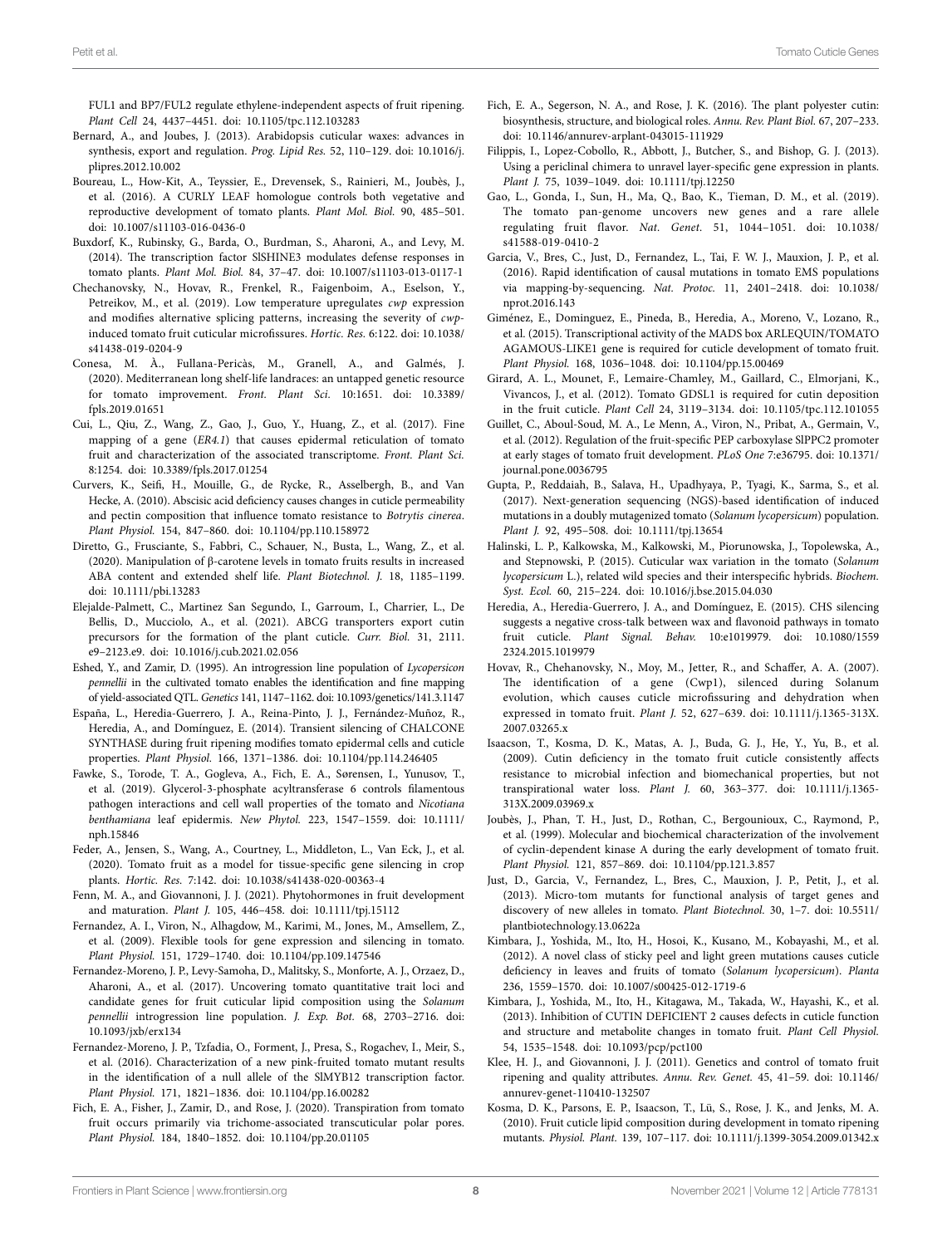- <span id="page-8-36"></span>Kriegshauser, L., Knosp, S., Grienenberger, E., Tatsumi, K., Gütle, D. D., Sørensen, I., et al. (2021). Function of the HYDROXYCINNAMOYL-CoA:SHIKIMATE HYDROXYCINNAMOYL TRANSFERASE is evolutionarily conserved in embryophytes. *Plant Cell.* 33, 1472–1491. doi: [10.1093/plcell/](https://doi.org/10.1093/plcell/koab044) [koab044](https://doi.org/10.1093/plcell/koab044)
- <span id="page-8-27"></span>Kumar, R., Tamboli, V., Sharma, R., and Sreelakshmi, Y. (2018). NAC-NOR mutations in tomato Penjar accessions attenuate multiple metabolic processes and prolong the fruit shelf life. *Food Chem.* 259, 234–244. doi: [10.1016/j.](https://doi.org/10.1016/j.foodchem.2018.03.135) [foodchem.2018.03.135](https://doi.org/10.1016/j.foodchem.2018.03.135)
- <span id="page-8-4"></span>Lara, I., Heredia, A., and Domínguez, E. (2019). Shelf life potential and the fruit cuticle: the unexpected player. *Front. Plant Sci.* 10:770. doi: [10.3389/fpls.2019.00770](https://doi.org/10.3389/fpls.2019.00770)
- <span id="page-8-8"></span>Lashbrooke, J., Adato, A., Lotan, O., Alkan, N., Tsimbalist, T., Rechav, K., et al. (2015). The tomato MIXTA-like transcription factor coordinates fruit epidermis conical cell development and cuticular lipid biosynthesis and assembly. *Plant Physiol.* 169, 2553–2571. doi: [10.1104/pp.15.01145](https://doi.org/10.1104/pp.15.01145)
- <span id="page-8-18"></span>Lashbrooke, J., Cohen, H., Levy-Samocha, D., Tzfadia, O., Panizel, I., Zeisler, V., et al. (2016). MYB107 and MYB9 homologs regulate suberin deposition in angiosperms. *Plant Cell* 28, 2097–2116. doi: [10.1105/tpc.16.00490](https://doi.org/10.1105/tpc.16.00490)
- <span id="page-8-19"></span>Leide, J., Hildebrandt, U., Reussing, K., Riederer, M., and Vogg, G. (2007). The developmental pattern of tomato fruit wax accumulation and its impact on cuticular transpiration barrier properties: effects of a deficiency in a beta-ketoacyl-coenzyme A synthase (LeCER6). *Plant Physiol.* 144, 1667–1679. doi: [10.1104/pp.107.099481](https://doi.org/10.1104/pp.107.099481)
- <span id="page-8-24"></span>Leide, J., Hildebrandt, U., Vogg, G., and Riederer, M. (2011). The positional sterile (ps) mutation affects cuticular transpiration and wax biosynthesis of tomato fruits. *J. Plant Physiol.* 168, 871–877. doi: [10.1016/j.jplph.2010.11.014](https://doi.org/10.1016/j.jplph.2010.11.014)
- <span id="page-8-1"></span>Lemaire-Chamley, M., Petit, J., Garcia, V., Just, D., Baldet, P., Germain, V., et al. (2005). Changes in transcriptional profiles are associated with early fruit tissue specialization in tomato. *Plant Physiol.* 139, 750–769. doi: [10.1104/](https://doi.org/10.1104/pp.105.063719) [pp.105.063719](https://doi.org/10.1104/pp.105.063719)
- <span id="page-8-12"></span>Li, R., Sun, S., Wang, H., Wang, K., Yu, H., Zhou, Z., et al. (2020). FIS1 encodes a GA2-oxidase that regulates fruit firmness in tomato. *Nat. Commun.* 11:5844. doi: [10.1038/s41467-020-19705-w](https://doi.org/10.1038/s41467-020-19705-w)
- <span id="page-8-23"></span>Liang, B., Sun, Y., Wang, J., Zheng, Y., Zhang, W., Xu, Y., et al. (2021). Tomato protein phosphatase 2C influences the onset of fruit ripening and fruit glossiness. *J. Exp. Bot.* 72, 2403–2418. doi: [10.1093/jxb/eraa593](https://doi.org/10.1093/jxb/eraa593)
- <span id="page-8-37"></span>Martin, L., Romero, P., Fich, E. A., Domozych, D. S., and Rose, J. (2017). Cuticle biosynthesis in tomato leaves is developmentally regulated by abscisic acid. *Plant Physiol.* 174, 1384–1398. doi: [10.1104/pp.17.00387](https://doi.org/10.1104/pp.17.00387)
- <span id="page-8-21"></span>Martin, L. B., Sherwood, R. W., Nicklay, J. J., Yang, Y., Muratore-Schroeder, T. L., Anderson, E. T., et al. (2016). Application of wide selected-ion monitoring data-independent acquisition to identify tomato fruit proteins regulated by the CUTIN DEFICIENT2 transcription factor. *Proteomics* 16, 2081–2094. doi: [10.1002/pmic.201500450](https://doi.org/10.1002/pmic.201500450)
- <span id="page-8-9"></span>Matas, A. J., Yeats, T. H., Buda, G. J., Zheng, Y., Chatterjee, S., Tohge, T., et al. (2011). Tissue- and cell-type specific transcriptome profiling of expanding tomato fruit provides insights into metabolic and regulatory specialization and cuticle formation. *Plant Cell* 23, 3893–3910. doi: [10.1105/tpc.111.091173](https://doi.org/10.1105/tpc.111.091173)
- <span id="page-8-29"></span>Meissner, R., Jacobson, Y., Melamed, S., Levyatuv, S., Shalev, G., Ashri, A., et al. (1997). A new model system for tomato genetics. *Plant J.* 12, 1465–1472. doi: [10.1046/j.1365-313x.1997.12061465.x](https://doi.org/10.1046/j.1365-313x.1997.12061465.x)
- <span id="page-8-30"></span>Menda, N., Semel, Y., Peled, D., Eshed, Y., and Zamir, D. (2004). In silico screening of a saturated mutation library of tomato. *Plant J.* 38, 861–872. doi: [10.1111/j.1365-313X.2004.02088.x](https://doi.org/10.1111/j.1365-313X.2004.02088.x)
- <span id="page-8-31"></span>Minoia, S., Petrozza, A., D'Onofrio, O., Piron, F., Mosca, G., Sozio, G., et al. (2010). A new mutant genetic resource for tomato crop improvement by TILLING technology. *BMC Res. Notes* 3:69. doi: [10.1186/1756-0500-3-69](https://doi.org/10.1186/1756-0500-3-69)
- <span id="page-8-2"></span>Mintz-Oron, S., Mandel, T., Rogachev, I., Feldberg, L., Lotan, O., Yativ, M., et al. (2008). Gene expression and metabolism in tomato fruit surface tissues. *Plant Physiol.* 147, 823–851. doi: [10.1104/pp.108.116004](https://doi.org/10.1104/pp.108.116004)
- <span id="page-8-15"></span>Moreira, C., Bento, A., Pais, J., Petit, J., Escórcio, R., Correia, V. G., et al. (2020). An ionic liquid extraction that preserves the molecular structure of cutin shown by nuclear magnetic resonance. *Plant Physiol.* 184, 592–606. doi: [10.1104/pp.20.01049](https://doi.org/10.1104/pp.20.01049)
- <span id="page-8-22"></span>Nadakuduti, S. S., Pollard, M., Kosma, D. K., Allen, C. Jr., Ohlrogge, J. B., and Barry, C. S. (2012). Pleiotropic phenotypes of the sticky peel mutant provide new insight into the role of CUTIN DEFICIENT2 in epidermal cell function in tomato. *Plant Physiol.* 159, 945–960. doi: [10.1104/](https://doi.org/10.1104/pp.112.198374) [pp.112.198374](https://doi.org/10.1104/pp.112.198374)
- <span id="page-8-28"></span>Ofner, I., Lashbrooke, J., Pleban, T., Aharoni, A., and Zamir, D. (2016). *Solanum pennellii* backcross inbred lines (BILs) link small genomic bins with tomato traits. *Plant J.* 87, 151–160. doi: [10.1111/tpj.13194](https://doi.org/10.1111/tpj.13194)
- <span id="page-8-34"></span>Okabe, Y., Asamizu, E., Saito, T., Matsukura, C., Ariizumi, T., Brès, C., et al. (2011). Tomato TILLING technology: development of a reverse genetics tool for the efficient isolation of mutants from micro-tom mutant libraries. *Plant Cell Physiol.* 52, 1994–2005. doi: [10.1093/pcp/pcr134](https://doi.org/10.1093/pcp/pcr134)
- <span id="page-8-6"></span>Petit, J., Bres, C., Just, D., Garcia, V., Mauxion, J. P., Marion, D., et al. (2014). Analyses of tomato fruit brightness mutants uncover both cutin-deficient and cutin-abundant mutants and a new hypomorphic allele of GDSL lipase. *Plant Physiol.* 164, 888–906. doi: [10.1104/pp.113.232645](https://doi.org/10.1104/pp.113.232645)
- <span id="page-8-3"></span>Petit, J., Bres, C., Mauxion, J. P., Bakan, B., and Rothan, C. (2017). Breeding for cuticle-associated traits in crop species: traits, targets, and strategies. *J. Exp. Bot.* 68, 5369–5387. doi: [10.1093/jxb/erx341](https://doi.org/10.1093/jxb/erx341)
- <span id="page-8-13"></span>Petit, J., Bres, C., Mauxion, J. P., Tai, F. W., Martin, L. B., Fich, E. A., et al. (2016). The glycerol-3-phosphate acyltransferase GPAT6 from tomato plays a central role in fruit cutin biosynthesis. *Plant Physiol.* 171, 894–913. doi: [10.1104/pp.16.00409](https://doi.org/10.1104/pp.16.00409)
- <span id="page-8-14"></span>Philippe, G., Gaillard, C., Petit, J., Geneix, N., Dalgalarrondo, M., Bres, C., et al. (2016). Ester cross-link profiling of the cutin polymer of wild-type and cutin synthase tomato mutants highlights different mechanisms of polymerization. *Plant Physiol.* 170, 807–820. doi: [10.1104/pp.15.01620](https://doi.org/10.1104/pp.15.01620)
- <span id="page-8-17"></span>Philippe, G., Geneix, N., Petit, J., Guillon, F., Sandt, C., Rothan, C., et al. (2020a). Assembly of tomato fruit cuticles: a cross-talk between the cutin polyester and cell wall polysaccharides. *New Phytol.* 226, 809–822. doi: [10.1111/nph.16402](https://doi.org/10.1111/nph.16402)
- <span id="page-8-35"></span>Philippe, G., Sørensen, I., Jiao, C., Sun, X., Fei, Z., Domozych, D. S., et al. (2020b). Cutin and suberin: assembly and origins of specialized lipidic cell wall scaffolds. *Curr. Opin. Plant Biol.* 55, 11–20. doi: [10.1016/j.pbi.2020.01.008](https://doi.org/10.1016/j.pbi.2020.01.008)
- <span id="page-8-7"></span>Renaudin, J. P., Deluche, C., Cheniclet, C., Chevalier, C., and Frangne, N. (2017). Cell layer-specific patterns of cell division and cell expansion during fruit set and fruit growth in tomato pericarp. *J. Exp. Bot.* 68, 1613–1623. doi: [10.1093/jxb/erx058](https://doi.org/10.1093/jxb/erx058)
- <span id="page-8-26"></span>Romero, P., and Rose, J. (2019). A relationship between tomato fruit softening, cuticle properties and water availability. *Food Chem.* 295, 300–310. doi: [10.1016/j.foodchem.2019.05.118](https://doi.org/10.1016/j.foodchem.2019.05.118)
- <span id="page-8-33"></span>Rothan, C., Bres, C., Garcia, V., and Just, D. (2016) in *Tomato Resources for Functional Genomics*. eds. M. Causse, J. Giovannoni, M. Bouzayen and M. Zouine (Berlin Heidelberg: Springer), 75–94.
- <span id="page-8-0"></span>Rothan, C., Diouf, I., and Causse, M. (2019). Trait discovery and editing in tomato. *Plant J.* 97, 73–90. doi: [10.1111/tpj.14152](https://doi.org/10.1111/tpj.14152)
- <span id="page-8-32"></span>Saito, T., Ariizumi, T., Okabe, Y., Asamizu, E., Hiwasa-Tanase, K., and Fukuda, N. (2011). TOMATOMA: a novel tomato mutant database distributing microtom mutant collections. *Plant Cell Physiol.* 52, 283–296. doi: [10.1093/pcp/](https://doi.org/10.1093/pcp/pcr004) [pcr004](https://doi.org/10.1093/pcp/pcr004)
- <span id="page-8-25"></span>Saladié, M., Matas, A. J., Isaacson, T., Jenks, M. A., Goodwin, S. M., Niklas, K. J., et al. (2007). A reevaluation of the key factors that influence tomato fruit softening and integrity. *Plant Physiol.* 144, 1012–1028. doi: [10.1104/](https://doi.org/10.1104/pp.107.097477) [pp.107.097477](https://doi.org/10.1104/pp.107.097477)
- <span id="page-8-16"></span>Segado, P., Heredia-Guerrero, J. A., Heredia, A., and Domínguez, E. (2020). Cutinsomes and CUTIN SYNTHASE1 function sequentially in tomato fruit cutin deposition. *Plant Physiol.* 183, 1622–1637. doi: [10.1104/pp.20.00516](https://doi.org/10.1104/pp.20.00516)
- <span id="page-8-5"></span>Shi, J. X., Adato, A., Alkan, N., He, Y., Lashbrooke, J., Matas, A. J., et al. (2013). The tomato SlSHINE3 transcription factor regulates fruit cuticle formation and epidermal patterning. *New Phytol.* 197, 468–480. doi: [10.1111/](https://doi.org/10.1111/nph.12032) [nph.12032](https://doi.org/10.1111/nph.12032)
- <span id="page-8-10"></span>Shinozaki, Y., Nicolas, P., Fernandez-Pozo, N., Ma, Q., Evanich, D. J., Shi, Y., et al. (2018). High-resolution spatiotemporal transcriptome mapping of tomato fruit development and ripening. *Nat. Commun.* 9, 364. doi: [10.1038/](https://doi.org/10.1038/s41467-017-02782-9) [s41467-017-02782-9](https://doi.org/10.1038/s41467-017-02782-9)
- <span id="page-8-20"></span>Smirnova, A., Leide, J., and Riederer, M. (2013). Deficiency in a very-longchain fatty acid β-ketoacyl-coenzyme a synthase of tomato impairs microgametogenesis and causes floral organ fusion. *Plant Physiol.* 161, 196–209. doi: [10.1104/pp.112.206656](https://doi.org/10.1104/pp.112.206656)
- <span id="page-8-11"></span>Szymański, J., Bocobza, S., Panda, S., Sonawane, P., Cárdenas, P. D., Lashbrooke, J., et al. (2020). Analysis of wild tomato introgression lines elucidates the genetic basis of transcriptome and metabolome variation underlying fruit traits and pathogen response. *Nat. Genet.* 52, 1111–1121. doi: [10.1038/](https://doi.org/10.1038/s41588-020-0690-6) [s41588-020-0690-6](https://doi.org/10.1038/s41588-020-0690-6)